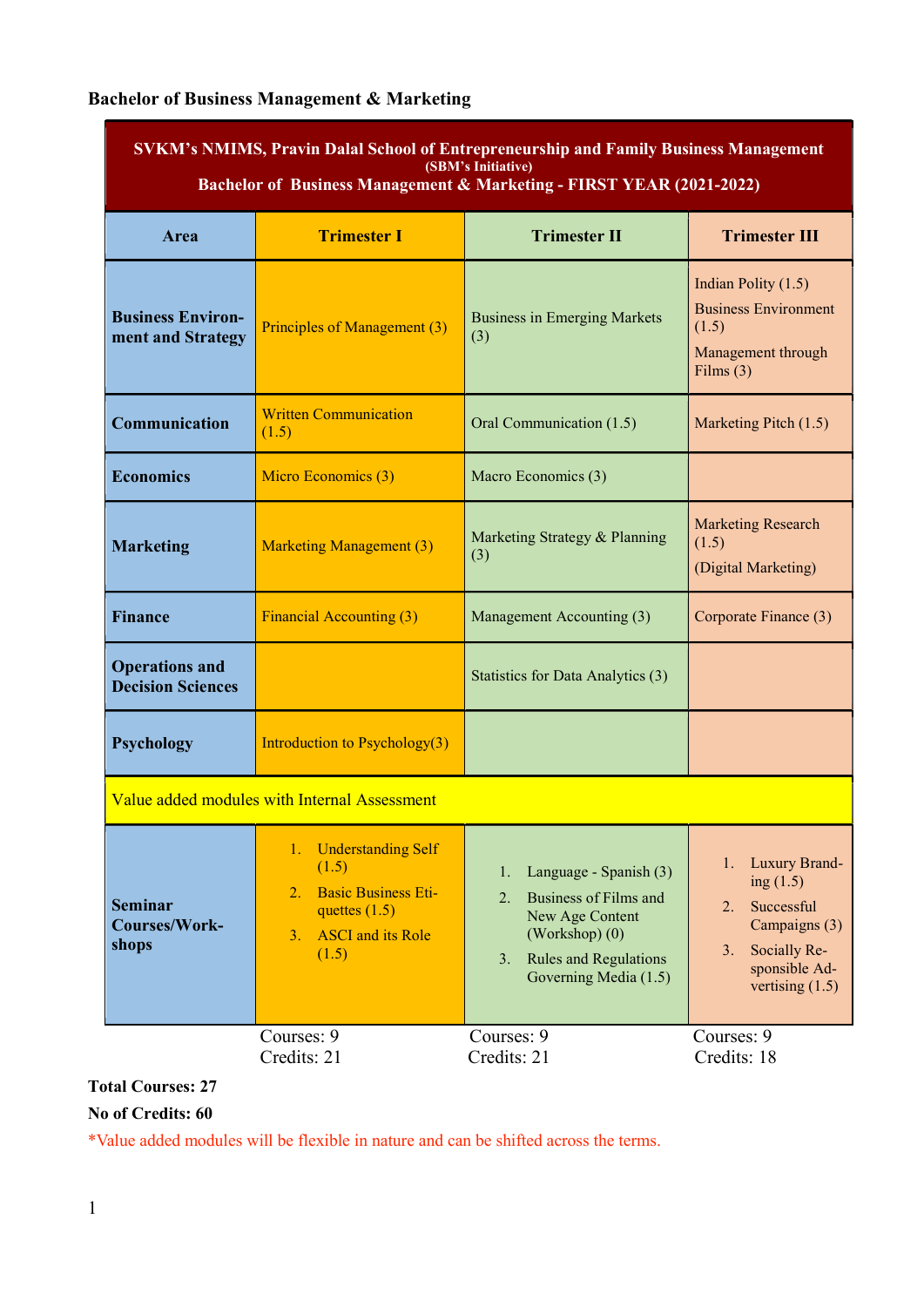#### SVKM's NMIMS, Pravin Dalal School of Entrepreneurship and Family Business Management (SBM's Initiative)<br>
nagement & Marketing Bachelor of Business Management & Marketing - SECOND YEAR (2022-2023)

| Area                                                  | <b>Trimester IV</b>                                                                                   | <b>Trimester V</b>                                                                                                  | <b>Trimester VI</b>                                          |
|-------------------------------------------------------|-------------------------------------------------------------------------------------------------------|---------------------------------------------------------------------------------------------------------------------|--------------------------------------------------------------|
| <b>Business Environ-</b><br>ment and Strategy         | <b>Start-up Foundation (1.5)</b>                                                                      | Story Telling (3)                                                                                                   | Digital Business Models (3)<br>Marketing Ethos (1.5)         |
| Communication                                         | <b>Audio Visual</b><br>Communication (1.5)                                                            |                                                                                                                     | Organizational<br>Communication (3)                          |
| Law                                                   |                                                                                                       | Legal Aspects of Marketing<br>(3)                                                                                   |                                                              |
| <b>Economics</b>                                      |                                                                                                       |                                                                                                                     | Forecasting for Marketing<br>(3)                             |
| <b>Finance</b>                                        | <b>Marketing Finance (3)</b>                                                                          | <b>Working Capital Management</b><br>(1.5)                                                                          |                                                              |
| <b>Human Resource</b><br>and Behavioral Sci-<br>ences | <b>Understanding Self and</b><br><b>Individual Dynamics (1.5)</b>                                     |                                                                                                                     |                                                              |
| <b>Marketing</b>                                      | Media Research and<br><b>Consumer Behavior (3)</b><br><b>Predictive Analytics in</b><br>Marketing (3) | Consumer Data Mining &<br>Management (3)<br>Social Media Marketing (3)<br><b>Integrated Media Planning</b><br>(1.5) | Advertising & Brand<br>Management (3)<br>Neuro Marketing (3) |
| <b>Operations and De-</b><br>cision Sciences          | Statistics (1.5)                                                                                      | Operations Management (3)                                                                                           | Project Management (1.5)                                     |
|                                                       | <b>Value added modules with Internal Assessment</b>                                                   |                                                                                                                     |                                                              |
| <b>Seminar Courses/</b><br>Workshops                  | <b>Business Dilemmas and</b><br>Ethics $(1.5)$                                                        | Learnings from Case<br>Methodology (1.5)                                                                            | Business Events (1.5)<br>Business of Gaming (1.5)            |
|                                                       | Courses: 8<br>Credits: 16.5                                                                           | Courses: 8<br>Credits: 19.5                                                                                         | Courses: 9<br>Credits: 21                                    |

## Total: Courses 25

Total Credits: 57

\*Value added modules will be flexible in nature and can be shifted across the terms.